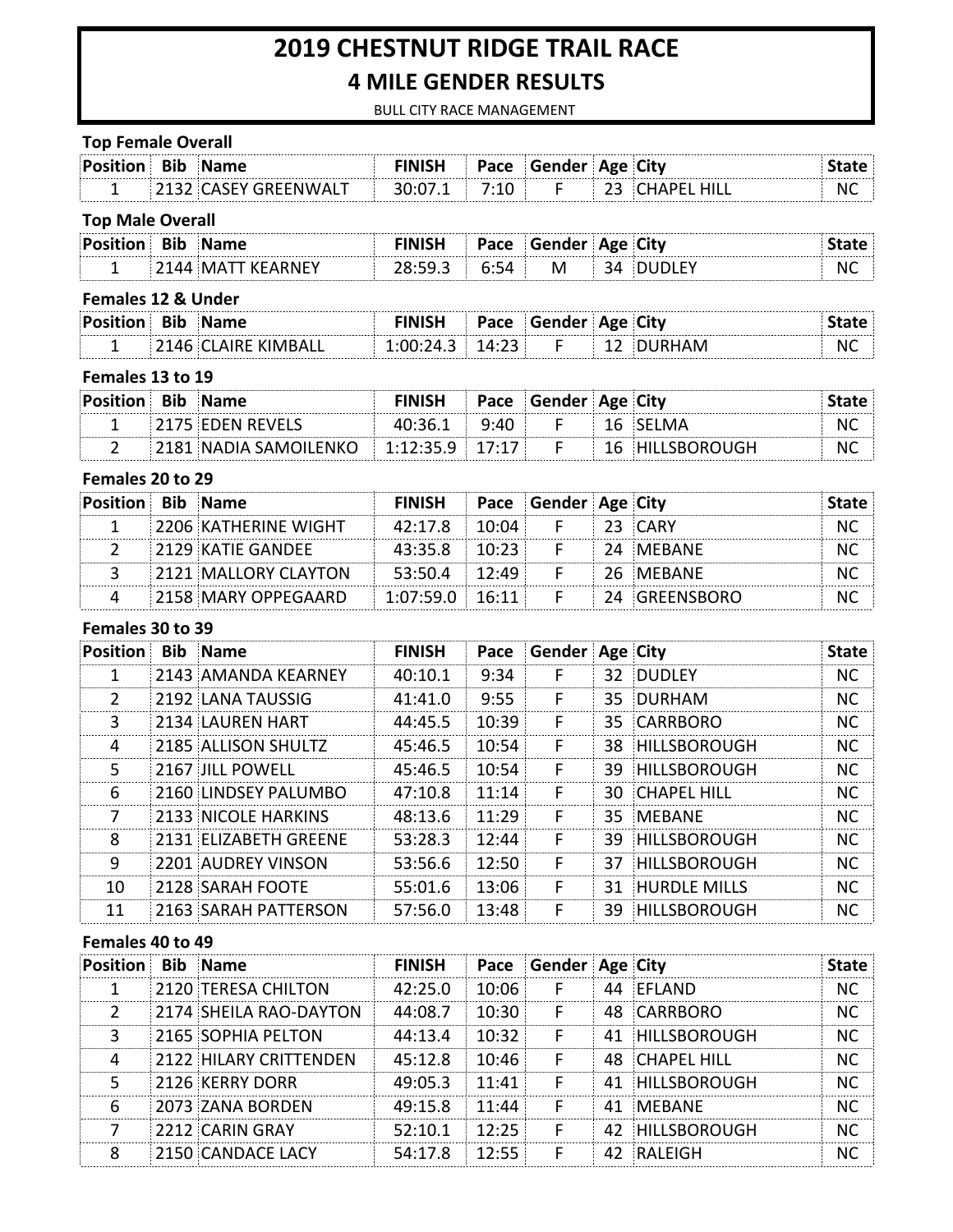| <b>Position Bib Name</b> |                                                     | <b>FINISH Pace Gender Age City</b> |  |           | лате : |
|--------------------------|-----------------------------------------------------|------------------------------------|--|-----------|--------|
|                          | 2147 WENDY KIMBALL!                                 | $1:00:24.9$ 14:23                  |  | 44 DURHAM |        |
| 10.                      | 2195 BARBARA TAYLOR                                 | $1:01:57.1$ 14:45                  |  | 49 MFRANF |        |
|                          | $11 = 2193$ ADRIANA TAVERNISE $= 1:20:50.6 = 19:15$ |                                    |  | 48 MFBANF |        |

### **Females 50 to 59**

| Position | <b>Bib</b> Name      | <b>FINISH</b>     |       | Pace Gender Age City |                       | <b>State</b> |
|----------|----------------------|-------------------|-------|----------------------|-----------------------|--------------|
|          | 2205 ANNE WANDER     | 42:07.9           | 10:02 |                      | 58 CHAPFL HILL        | NC.          |
| 2        | 2125 SOPHIA DECKER   | 43:31.1           | 10:22 | F                    | 55 NATHALIF           | VA           |
| 3        | 2191 LISA TARANTINO  | 45:28.2           | 10:50 | F                    | 52 CHAPEL HILL        | NC.          |
| 4        | 2198 DEBORAH USINGER | 48:17.7           | 11:30 | F                    | 50 CARRBORO           | NC.          |
| 5.       | 2152 MARY MALICKI    | 49:14.5           | 11:43 | F                    | 58 DURHAM             | NC.          |
| 6        | 2127 BETSY FAULK     | 50:28.2           | 12:01 | F                    | 55 NORTH MYRTLE BEACH | <b>SC</b>    |
| 7        | 2204 TOREY WAHLSTROM | 54:17.9           | 12:55 | F                    | 51 CHAPFL HILL        | NC.          |
| ጸ        | 2045 KATHY BOCK      | 55:01.7           | 13:06 | F                    | 59 HILLSBOROUGH       | NC.          |
| 9        | 2151 URSULA LOBACZ   | 1:01:57.2         | 14:45 | F                    | 50 DURHAM             | NC.          |
| 10       | 2184 PAM SAUNDERS    | $1:20:51.5$ 19:15 |       | F                    | 55 MFBANF             | NC.          |
| 11       | 2172 MARSHA RAMARGE  | 1:21:24.8         | 19:23 | F                    | 51 HURDLF MILLS       | <b>NC</b>    |

# **Females 60 to 69**

| Position Bib Name |                   | <b>FINISH Pace Gender Age City</b> |  |                  |  |
|-------------------|-------------------|------------------------------------|--|------------------|--|
|                   | 2140 DIANE JACOBS | $42:10.0$ 10:02                    |  | F 61 CHAPFL HILL |  |
|                   | 2207 WENDY WOODS  | $47:50.1$ 11:23                    |  | ⊟ 60. DURHAM.    |  |
|                   | 2188 LINDA STELL! | $50:03.7 \div 11:55 \div$          |  | 62 COLFAX        |  |
|                   | 2213 SUSAN SMITH  | $53:35.1$ 12:45                    |  | F 61 DURHAM      |  |

# Females 70 & Up

| <b>Position Bib Name</b> |                                                                                     | <b>FINISH Pace Gender Age City</b> |  |                  | <b>State</b> |
|--------------------------|-------------------------------------------------------------------------------------|------------------------------------|--|------------------|--------------|
|                          | $\parallel$ 2136 MARION HAYWOOD $\parallel$ 1:03:28.3 $\parallel$ 15:07 $\parallel$ |                                    |  | F 72 CHAPFL HILL | NC.          |

#### **Males 12 & Under**

| Position Bib Name |                                        | FINISH Pace Gender Age City |                        |   |    |                       |  |
|-------------------|----------------------------------------|-----------------------------|------------------------|---|----|-----------------------|--|
|                   | <b>2179 ATTICUS RUNESTAD</b>           | 37:05.2                     | 8:50<br><b>COLLEGE</b> | M | -9 | DURHAM                |  |
|                   | $\blacksquare$ 2153 $\,$ RYAN MATTHEWS | 41:58.7                     | $\pm 10:00$            | M |    | 11 HILLSBOROUGH       |  |
|                   | <b>E2164 BEN PELTON</b>                | $43:42.1$ 10:24             |                        | M | 8  | HILLSBOROUGH          |  |
|                   | 2148 MIKEL KOKAS                       | $45:18.8$ 10:47             |                        | М |    | <b>12 CHAPEL HILL</b> |  |
|                   | 2141 LEVI JFFFRIFS                     | $47:04.0$ 11:12             |                        | м |    | 10 FFIAND             |  |
|                   | <b>2123 CHASE DANIELS</b>              | $55:05.3$ 13:07             |                        | м | 6  | <b>HILLSBOROUGH</b>   |  |

## **Males 13 to 19**

| Position Bib Name |                    | <b>FINISH</b> |      | <b>Pace Gender Age City</b> |                  |    |
|-------------------|--------------------|---------------|------|-----------------------------|------------------|----|
|                   | 2168 JACK PREISSER | 30:41.3       | 7:18 |                             | M 15 CHAPEL HILL | NC |
|                   | 76 NOAH REVELS     | 36:43.8       | 8:45 | M                           | MA               | N  |

### **Males 20 to 29**

| Position Bib Name |                                                                        | <b>FINISH Pace Gender Age City</b> |  |  |     |
|-------------------|------------------------------------------------------------------------|------------------------------------|--|--|-----|
|                   | $\pm 2009$ JOSEPH AHRENDSEN $= 42.25.6 \pm 10.06$ M $= 20$ CHAPEL HILL |                                    |  |  | NC. |
|                   | $-2209$ JAN YORK                                                       | $1:07:59.0$ $16:11$ M 24 TRINITY   |  |  | N   |

# **Males 30 to 39**

| Position Bib Name |                     | FINISH |      | Pace Gender Age City |                   |    |
|-------------------|---------------------|--------|------|----------------------|-------------------|----|
|                   | ALAVA الماءَ 149. د |        | 8:06 |                      | M 35 HILLSBOROUGH | NC |
|                   | ∷MATT TAYI ∩R       |        | 8.10 |                      |                   |    |